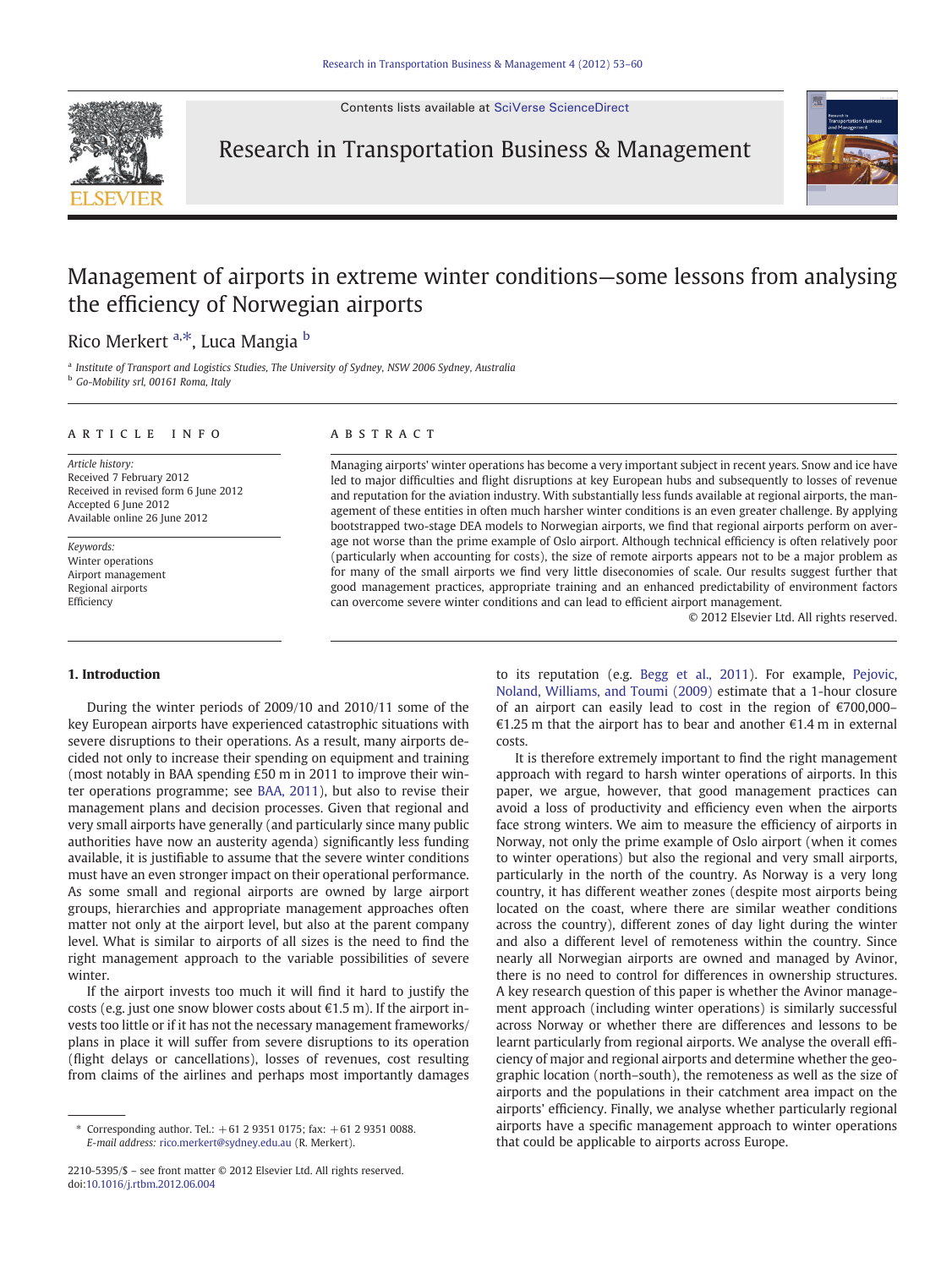The paper is structured as follows. Section 2 will briefly discuss some of the existing literature and discussion on the impact of winter operations on European airports. Section 3 and 4 detail our methodology and the data. [Section 5](#page--1-0) discusses the results whilst [Section 6](#page--1-0) derives some scholarly contributions and management implications of our findings.

### 2. Winter operations and their impact on European airports

The quality and quantity of service provision at airports has become of interest to many stakeholders and is widely discussed in the literature (see, e.g. [Graham, 2008\)](#page--1-0). Although airports in Europe are regulated [\(Forsyth, 2010](#page--1-0)), some airports experience disruptions to their operations, inefficiencies and poor management practices that affect both, the airport's commercial activities and the airlines on-time performance. As the latter gets increasingly important to the airlines several studies have been undertaken to investigate the reasons behind the interruptions of airport operations (e.g. [Pejovic](#page--1-0) [et al., 2009; Wu, 2010\)](#page--1-0). Fig. 1 reveals that meteorological issues and in particular severe winter conditions (such as snow, ice and low visibility) contribute substantially to light delays in Europe. It is therefore unsurprising that the resulting travel chaos brings not only cost to the society (the snow travel chaos of the 2011 winter in the UK is estimated to have cost £280 m a day; see [BBC, 2011](#page--1-0)), but also a substantial financial burden to the airports (e.g. [Jenkins, 1999;](#page--1-0) more recent data show that the 2010/11 snow chaos at Heathrow cost the airport £20 m). It is widely acknowledged that privately managed and also publicly owned airports (e.g. [Gesell, 1999\)](#page--1-0) suffer from the impacts of severe winter conditions.

In terms of management of winter operations, most authors focus on discussing suppressive and preventive measures (e.g. [Wells &](#page--1-0) [Young, 2004](#page--1-0)) and on the importance of strategic planning to achieve minimum service levels (e.g. [Caves & Gosling, 1999\)](#page--1-0). [Gillen and Lall](#page--1-0) [\(1997\)](#page--1-0) use a non-parametric approach to show that US airports in "snow belts" are generally less efficient than those operating in more favourable winter conditions. A detailed study on winter operations ([Kazda & Caves, 2007\)](#page--1-0) highlights a large range of problems that can evolve from severe winter conditions at airports and shows the benefits of snow management plans. More recent recommendations on management plans and investment into ground equipment are discussed by [IATA \(2011\).](#page--1-0)

The most obvious financial burden to the airports is the loss of landing fees, but also regulatory penalties and compensation claims from airlines can be substantial. As the majority of non-aeronautical revenues (increasingly important) come from franchise and rental fees, the immediate impact of flight disruptions is felt more strongly by the shops that operate at the airport compared to the airport itself. It is therefore understandable that the airport management focuses



Source: Eurocontrol (2011). Note that the left pie represents the general contribution categories and the right pie meteorological contributors only.

Fig. 1. Contribution of winter conditions to flight delays in Europe in 2010. Source: [Eurocontrol \(2011\)](#page--1-0). Note that the left pie represents the general contribution categories and the right pie meteorological contributors only.

most on the impact of winter condition on its operations, and in particular on landing and take-off, taxiing (and parking, de-icing etc.), ground handling, surface access, stock levels, communications and air traffic management.

While one could argue that unfavourable winter conditions are predictable, the management of these conditions requires skills, appropriate investment and a strategic approach. [Begg et al. \(2011\)](#page--1-0) specify what a crisis management plan for such incidents should include. In addition, to responsibilities (e.g. for de-icing of different parts of the airport) it also includes priorities for snow removal process (usually runways first, then taxiways, aprons, holding bays and then all other areas) as well as clearly defined hierarchies and contact points for communication with stakeholders and the media. According to their study a good crisis management plan is supposed to involve simplified processes that are revised and tested on a regular basis and that are in line with current regulations. It further has to engage all key stakeholders, to clearly define realistic conditions which should trigger its initialisation and to sufficiently plan for appropriate communication and information exchange of all stakeholders. A good crisis management plan is finally ensuring that sufficient resources are allocated to enable the execution of the planned processes including not only mechanical equipment (such as snow ploughs or blowers) or chemicals, but also appropriate staff resources. The latter is supposed to consider in addition to pure staff numbers also competency, leadership capabilities (as crisis management involves decision making at all levels of airport management) and training. A large number of these aspects are specified in international guidelines (e.g. ICAO Annex 14) and often regulated by national bodies. In the UK, for example, the management of events arising from severe winter conditions is regulated by the Civil Aviation Authority and governed by the "CAP 168 Licensing of Aerodromes" which sets out the standards required at UK licensed aerodromes relating to its management systems and operational procedures.

Despite these regulations, when it comes to cost control and managing the risk of snowy conditions, managers usually base their decisions on cost-benefit-evaluations. The well-publicised case of Oslo airport shows that once appropriate management systems are in place, the impact of winter conditions can be reduced to a minimum. While Oslo Gardermoen airport (OSL) had to close down during two winter days only (01.02.2008 and 07.02.2009; both days for a couple of hours), since it opened (despite a total of 1.58 metres of snow in 2010/11), Heathrow airport had to close down for several days (39.5 hours in total) in the winter of 2010/11 alone, which resulted in the cancellation of some 4000 flights. This paper is, therefore, interested in whether also the other, usually much smaller and more remote Norwegian airports are as efficient as Oslo airport.

### 3. Method of empirical application

An airport is a complex entity and its efficiency is subject to good management practice and also to the effects of many exogenous factors, including severe weather conditions. Benchmarking has been proven to be a useful tool with which to compare and evaluate the performance of airports. In that sense benchmarking can be seen as a diagnostic as well as a predictive tool in airport planning and control. [Merkert, Odeck, Bråthen, and Pagliari \(2012\)](#page--1-0) have shown in a systematic literature review that non-parametric benchmarking methods, such as Data Envelopment Analysis (DEA), that go beyond simple partial productivity measurement, are appropriate and useful in the regional and small airport context. We, therefore, apply in the first stage of our analysis a number of DEA models that evaluate the relative performance of individual organisations or decision-making units, in our case our analysed airports. Efficiency is in this paper defined as the performance of the airport management in minimising their inputs at given outputs (specifically we evaluate the ratio of the weighted sum of its outputs to the weighted sum of its inputs).